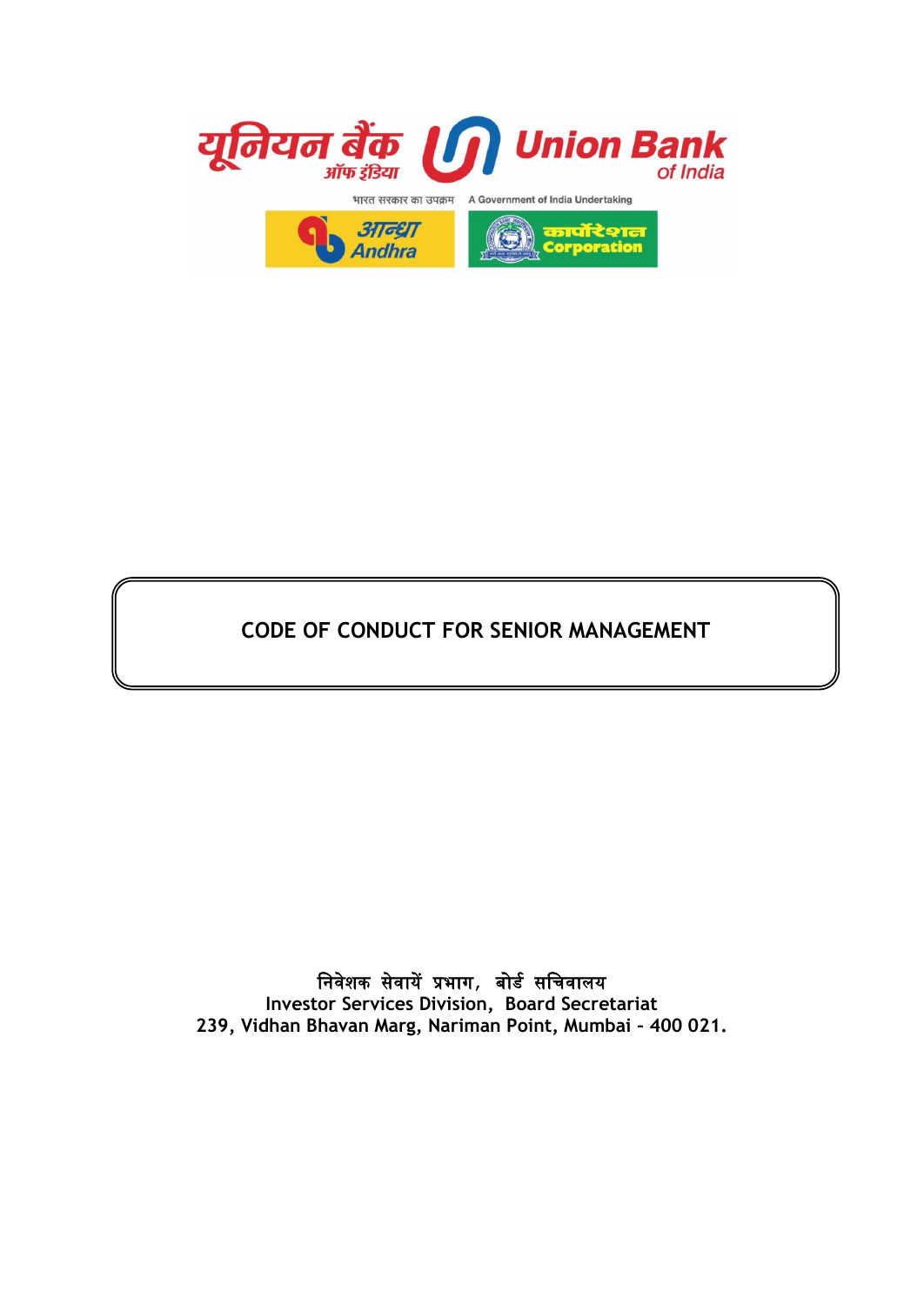

## **TABLE OF CONTENTS**

| Para No.         | <b>Section</b>                                              | Page No.       |
|------------------|-------------------------------------------------------------|----------------|
| 1.               | Preface                                                     | 1              |
| $\overline{2}$ . | <b>Bank's Belief System</b>                                 | 1              |
| $\overline{3}$ . | Philosophy of the Code                                      | $\overline{2}$ |
| $\overline{3.1}$ | Conflict of Interest                                        | $\overline{2}$ |
| $\overline{3.2}$ | <b>Applicable Laws</b>                                      | $\overline{3}$ |
| $\overline{3.3}$ | <b>Disclosure Standards</b>                                 | $\overline{4}$ |
| $\overline{3.4}$ | Use of Bank's Assets and Resources                          | $\overline{4}$ |
| $\overline{3.5}$ | <b>Confidentiality and Fair Dealings</b>                    | $\overline{4}$ |
| 3.5.1            | <b>Bank's Confidential Information</b>                      | $\overline{4}$ |
| 3.5.2            | <b>Other Confidential Information</b>                       | $\overline{5}$ |
| 3.5.3            | Code of Conduct for Unpublished Price Sensitive Information | $\overline{5}$ |
| $\overline{4}$ . | Do's & Don'ts                                               | $\overline{5}$ |
| $\overline{5}$ . | <b>Waivers</b>                                              | 6              |
| 6.               | Violation of the Code                                       | 6              |
| $\overline{7}$ . | Affirmation of Compliance of the Code                       | 6              |
| $\blacksquare$   | References                                                  | $\overline{7}$ |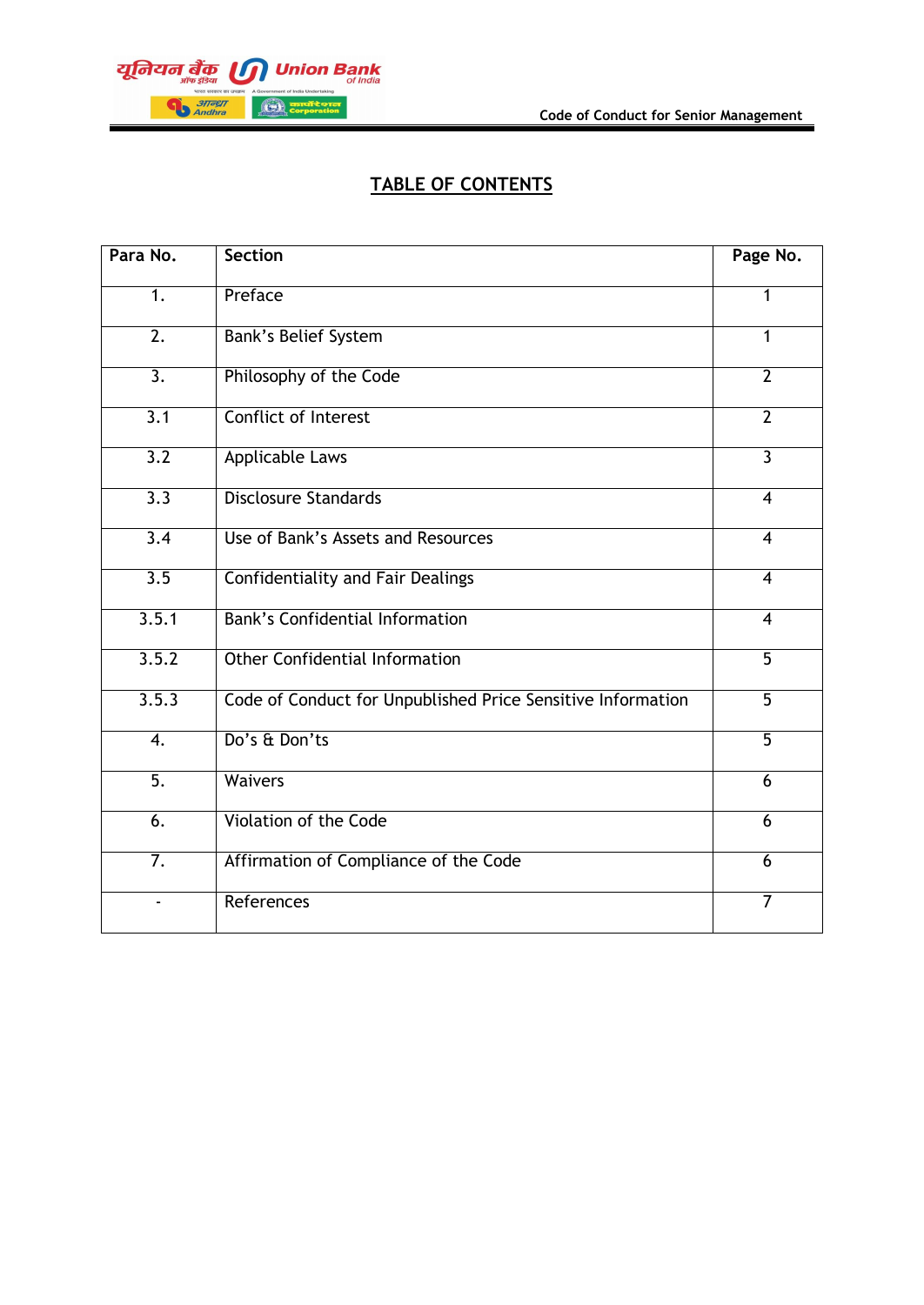

निवेशक सेवायें प्रभाग**,** बोर्ड सचिवालय Investor Services Division, Board Secretariat 239, Vidhan Bhavan Marg, Nariman Point, Mumbai – 400 021.

## **CODE OF CONDUCT FOR SENIOR MANAGEMENT**

#### **1. Preface**

The Code of Conduct for the Senior Management ("Code") of the Bank is laid down with an aim to ensure transparency and high ethical standards in managing the affairs of the Bank. This Code of Conduct would be applicable to all the Senior Management of the Bank and would be observed by the Senior Management while carrying out the fiduciary duties conferred upon them by the statute. Every Senior Managerial Personnel shall adhere to the Code of Conduct and the Norms prescribed for monitoring and management of the conflict of interest.

Regulation 17(5) of SEBI (Listing Obligations & Disclosure Requirements) Regulations, 2015 requires that the Board of Directors shall lay down a code of conduct for Senior Management of the listed entity.

Accordingly, the Bank has laid down Code for its Senior Management/Members of the Core Management. The Senior Management/the Members of the Core Management means all Functional Heads (irrespective of grade/scale) and all Chief General Managers / General Managers of the Bank (irrespective of place of posting) and shall specifically include Company Secretary and Chief Financial Officer

#### **2. Bank's Belief System**

This Code of Conduct attempts to set forth the guiding principles on which the Bank shall operate and conduct its daily business with its multitudinous stakeholders, government and regulatory agencies, media and anyone else with whom it is connected. It recognises that the Bank is a trustee and custodian of public money and in order to fulfil its fiduciary obligations and responsibilities, it has to maintain and continue to enjoy the trust and confidence of public at large.

The Bank acknowledges the need to uphold the integrity of every transaction it enters into and believes that honesty and integrity in its internal conduct would be judged by its external behaviour. The Bank shall be committed in all its actions to the interest of the countries in which it operates. The Bank is conscious of the reputation it carries amongst its customers and public at large and shall endeavour to do all it can to sustain and improve upon the same in its discharge of obligations. The Bank shall continue to initiate policies, which are customer centric and which promote financial prudence.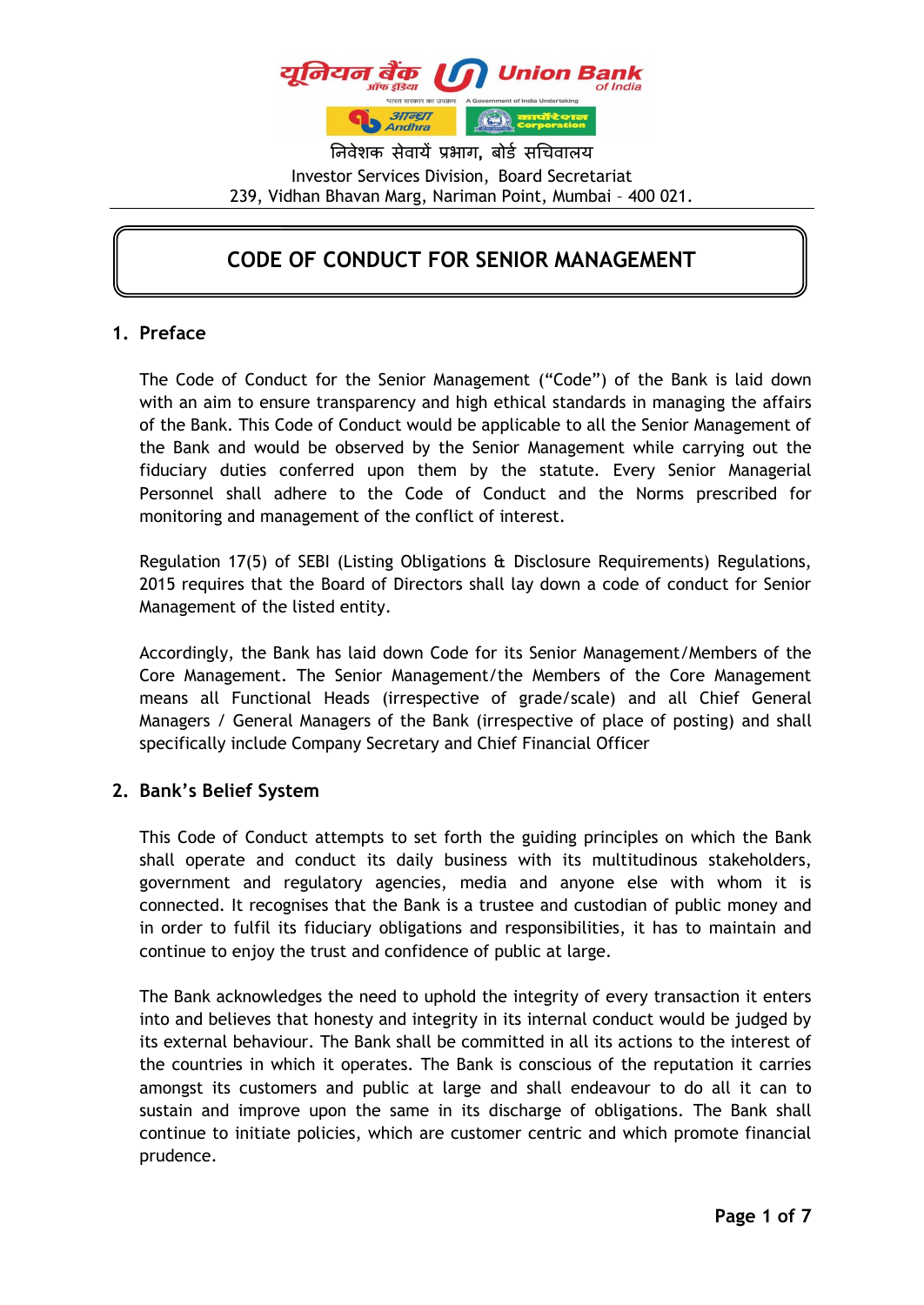

#### **3. Philosophy of the Code**

The Bank expects all members of the Core Management to exercise good judgement, to ensure the interests, safety and welfare of customers, employees & other stakeholders and to maintain a cooperative, efficient, positive, harmonious and productive work environment and business organization. The members of the Core Management while discharging duties of their office must act honestly and with due diligence. They are expected to act with the extent of utmost care and prudence, which an ordinary person is expected to take in his/her own business. These standards need to be applied while working in the premises of the Bank, at offsite locations where the business is being conducted whether in India or abroad, at Bank-sponsored business and social events, or at any other place where they act as representatives of the Bank.

The Code envisages and expects -

- (a) Adherence to the highest standards of honest and ethical conduct, including proper and ethical procedures in dealing with actual or apparent conflicts of interest between personal and professional relationships.
- (b) Full, fair, accurate, sensible, timely and meaningful disclosures in the periodic reports required to be filed by the Bank with government and regulatory agencies.
- (c) Compliance with applicable laws, rules and regulations.
- (d) To address misuse or misapplication of the Bank's assets and resources.
- (e) The highest level of confidentiality and fair dealing within and outside the Bank.

#### **3.1. Conflict of Interest**

A "conflict of interest" occurs when personal interest of any member of the Core Management interferes or appears to interfere in any way with the interests of the Bank. Every member of the Core Management has a responsibility to the Bank, its stakeholders and to each other. Although this duty does not prevent them from engaging in personal transactions and investments, it does demand that they avoid situations where a conflict of interest might occur or appear to occur. They are expected to perform their duties in a way that they do not conflict with the Bank's interest such as-

**(i) Employment / Outside Employment** - The members of the Core Management are expected to devote their total attention to the business interests of the Bank. They are prohibited from engaging in any activity that interferes with their performance or responsibilities to the Bank or otherwise is in conflict with or prejudicial to the Bank.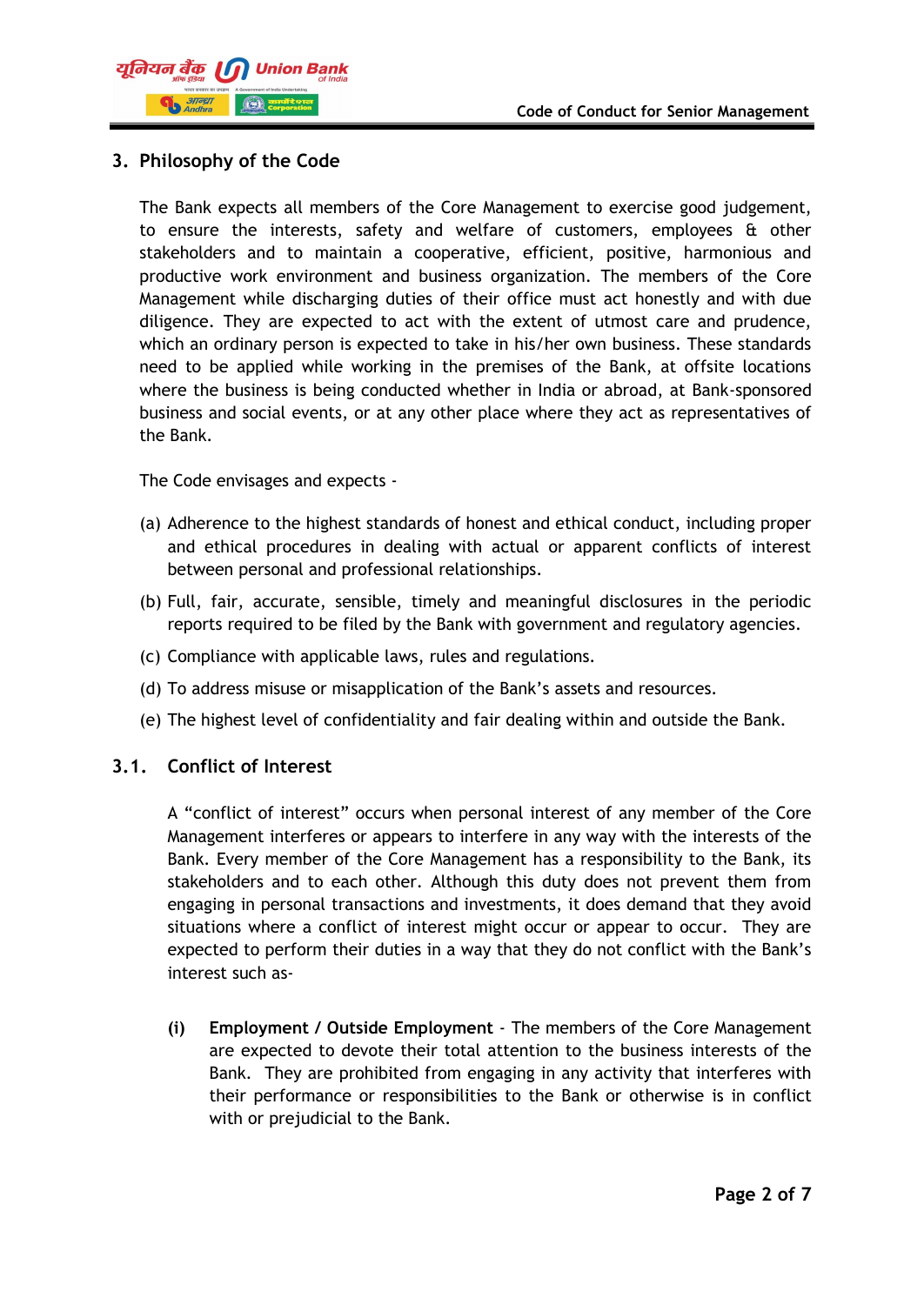

- **(ii) Business Interests -** If any member of the Core Management considers investing in securities issued by the Bank's customer, supplier or competitor, they should ensure that these investments do not compromise their responsibilities to the Bank. Many factors including the size and nature of the investment; their ability to influence the Bank's decisions; their access to confidential information of the Bank, or of the other entity, and the nature of the relationship between the Bank and the customer, supplier or competitor should be considered in determining whether a conflict exists. Additionally, they should disclose to the Bank any interest that they have which may conflict with the business of the Bank.
- **(iii) Related Parties -** As a general rule, members of the Core Management shall ensure that he/she or any of their relatives or any other person as specified or any firm, Company or Association in which he/she or any of the relatives or such other person is associated in significant role, shall not enter into any transaction with the Bank.

#### **(iv) Relatives shall include:**

- (a) Members of HUF
- (b) Spouse
- (c) Father (including step-father)
- (d) Mother (including step-mother)
- (e) Son (including step-son)
- (f) Son's wife
- (g) Daughter
- (h) Daughter's husband
- (i) Brother (including step-brother)
- (j) Sister (including step-sister)

If such a related party transaction is unavoidable, they must fully disclose the nature of the related party transaction to the appropriate authority and take prior permission from Audit Committee of the Board for such Related Party Transactions. Any dealings with a related party must be conducted in such a way that no preferential treatment is given to that party.

In the case of any other transaction or situation giving rise to conflicts of interests, the Audit Committee of the Board should after due deliberations decide on its impact.

#### **3.2. Applicable Laws**

The Core Management must comply with applicable laws, regulations, rules and regulatory orders. They should report any inadvertent non-compliance, if detected subsequently, to the concerned authorities.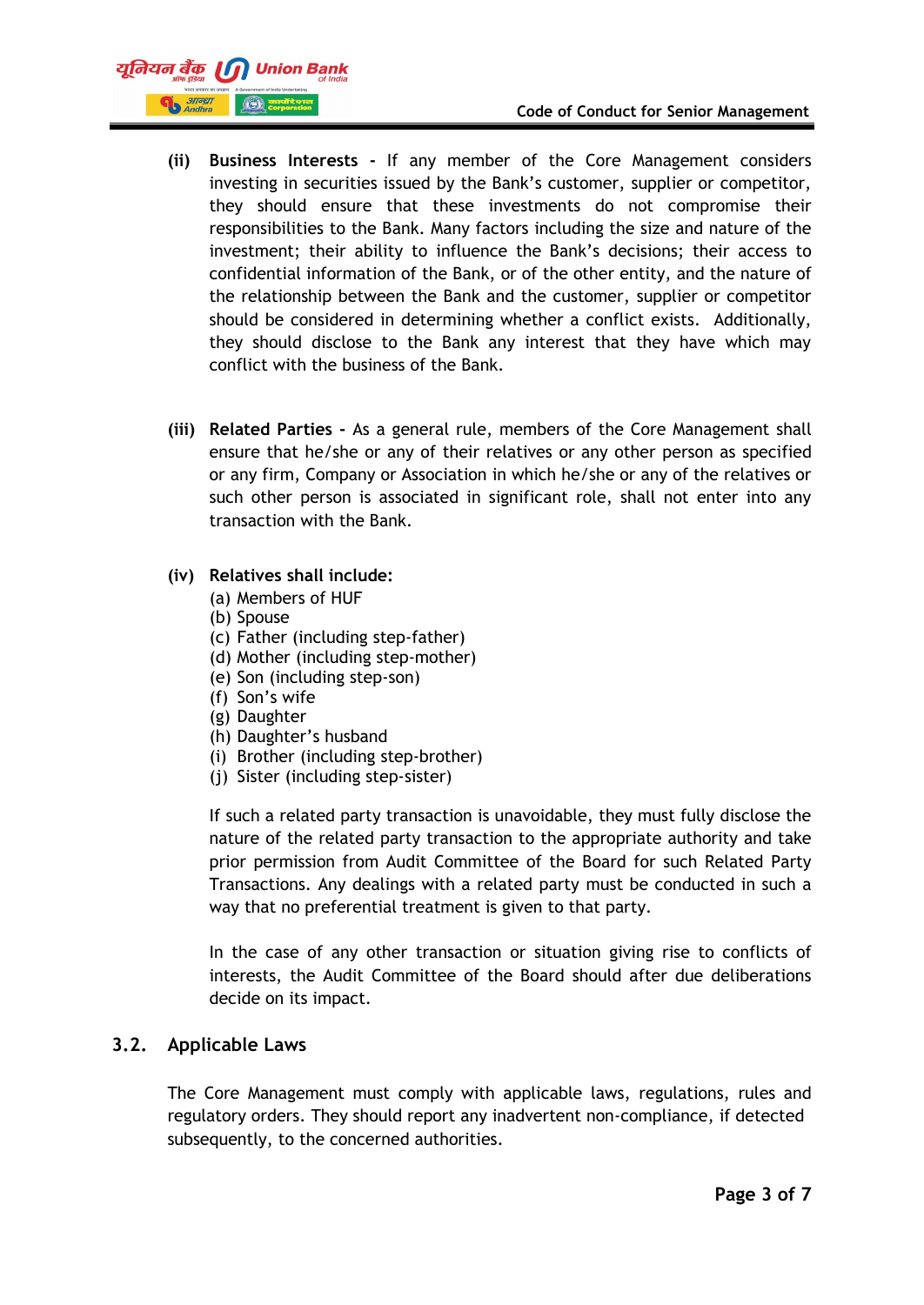

#### **3.3. Disclosure Standards**

The Bank shall make full, fair, accurate, timely and meaningful disclosures in the periodic reports required to be filed with Government and Regulatory agencies. The members of Core Management of the Bank shall initiate all actions deemed necessary for proper dissemination of relevant information to the Board of Directors, Auditors and other Statutory Agencies, as may be required by applicable laws, rules and regulations.

#### **3.4. Use of Bank's Assets and Resources**

Each member of the Core Management has a duty to the Bank to advance its legitimate interests while dealing with the Bank's assets and resources. Members of the Core Management are prohibited from:

- $\triangleright$  using corporate property, information or position for personal gain;
- $\triangleright$  soliciting, demanding, accepting or agreeing to accept anything of value from any person while dealing with the Bank's assets and resources;
- $\triangleright$  acting on behalf of the Bank in any transaction in which they or any of their relative(s) have a significant direct or indirect interest.

#### **3.5. Confidentiality and Fair Dealings**

#### **3.5.1. Bank's Confidential Information**

- (i) The Bank's confidential information is a valuable asset. It includes all trade related information, trade secrets, confidential and privileged information, customer information, employee related information, strategies, administration, research in connection with the Bank and commercial, legal, scientific, technical data that are either provided to or made available to each member of the Core Management by the Bank either in paper form or electronic media to facilitate their work or that they are able to know or obtain access by virtue of their position with the Bank. All confidential information must be used for Bank's business purposes only.
- (ii) This responsibility includes the safeguarding, securing and proper disposal of confidential information in accordance with the Bank's policy on maintaining and managing records. This obligation extends to confidential information of third parties, which the Bank has rightfully received under non-disclosure agreements.
- (iii) To further the Bank's business, confidential information may have to be disclosed to potential business partners. Such disclosure should be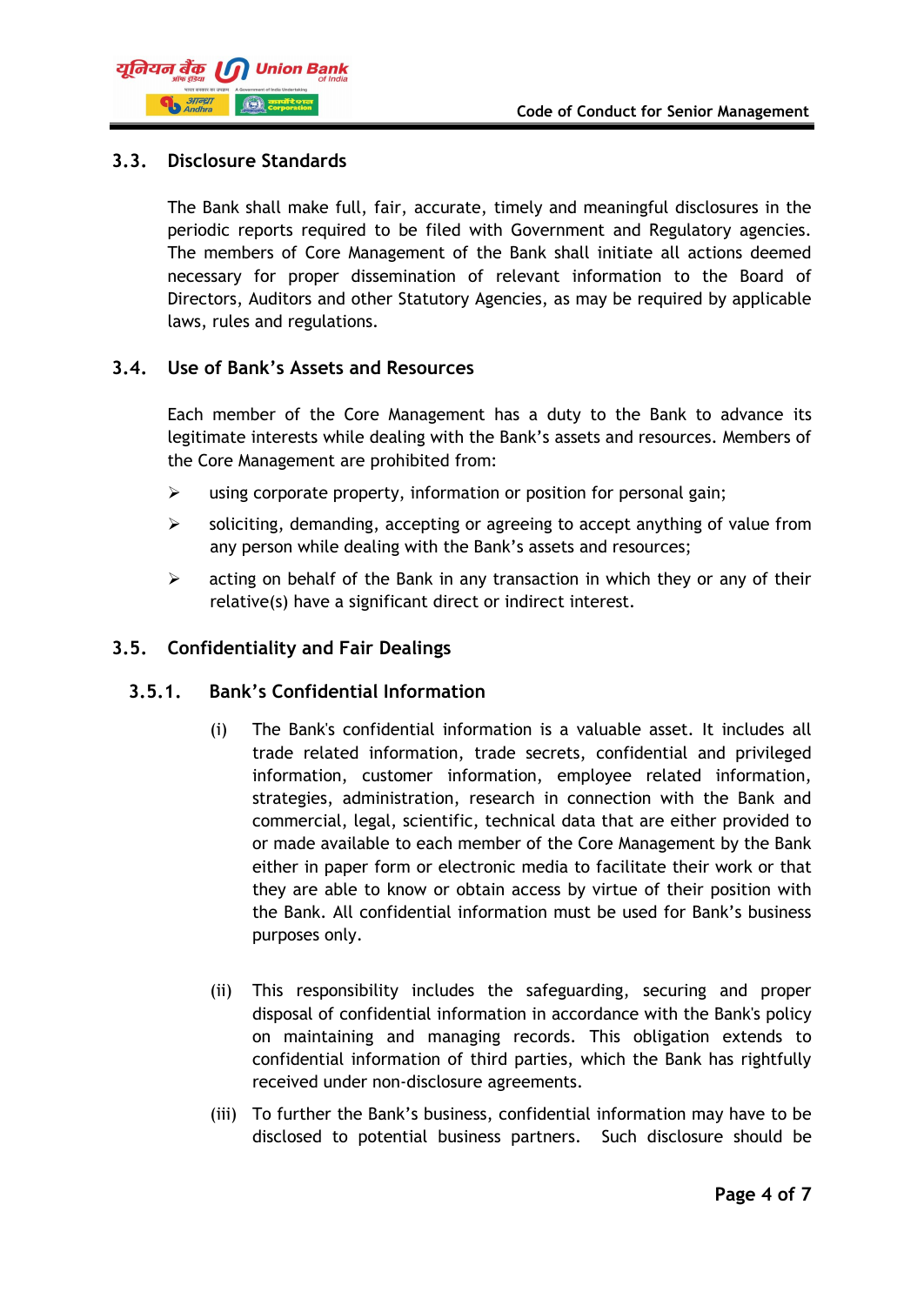

made after considering its potential benefits and risks. Care should be taken to divulge the most sensitive information, only after the said potential business partner has signed a confidentiality agreement with the Bank.

(iv) Any publication or publicly made statement that might be perceived or construed as attributable to the Bank, made outside the scope of any appropriate authority in the Bank, should include a disclaimer that the publication or statement represents the views of the specific author and not the bank.

## **3.5.2. Other Confidential Information**

The Bank has many kinds of business relationships with many companies and individuals. Sometimes, they will volunteer confidential information about their products or business plans to induce the Bank to enter into a business relationship. At other times, the Bank may request that a third party provide confidential information to permit the Bank to evaluate a potential business relationship with that party. Therefore, special care must be taken by all the members of the Core Management to handle the confidential information of others responsibly. Such confidential information should be handled in accordance with the agreements with such third parties.

The Bank requires that every member of Core Management should be fully compliant with the laws, statutes, rules and regulations that have the objective of preventing unlawful gains of any nature whatsoever.

The members of Core Management shall not accept any offer, payment promise to pay, or authorization to pay any money, gift, or anything of value from customers, suppliers, shareholders/ stakeholders, etc. that is perceived as intended, directly or indirectly, to influence any business decision, any act or failure to act, any commission of fraud, or opportunity for the commission of any fraud.

## **3.5.3. Code of Conduct for Unpublished Price Sensitive Information**

All the members of the Core Management shall adhere to Bank's Code of Conduct for Unpublished Price Sensitive Information (UPSI).

## **4. Do's and Don'ts**

The Senior Management shall adhere to the Do's and Don'ts specified under the Union Bank of India Officer Employees' (Conduct) Regulations, 1976, as amended from time to time.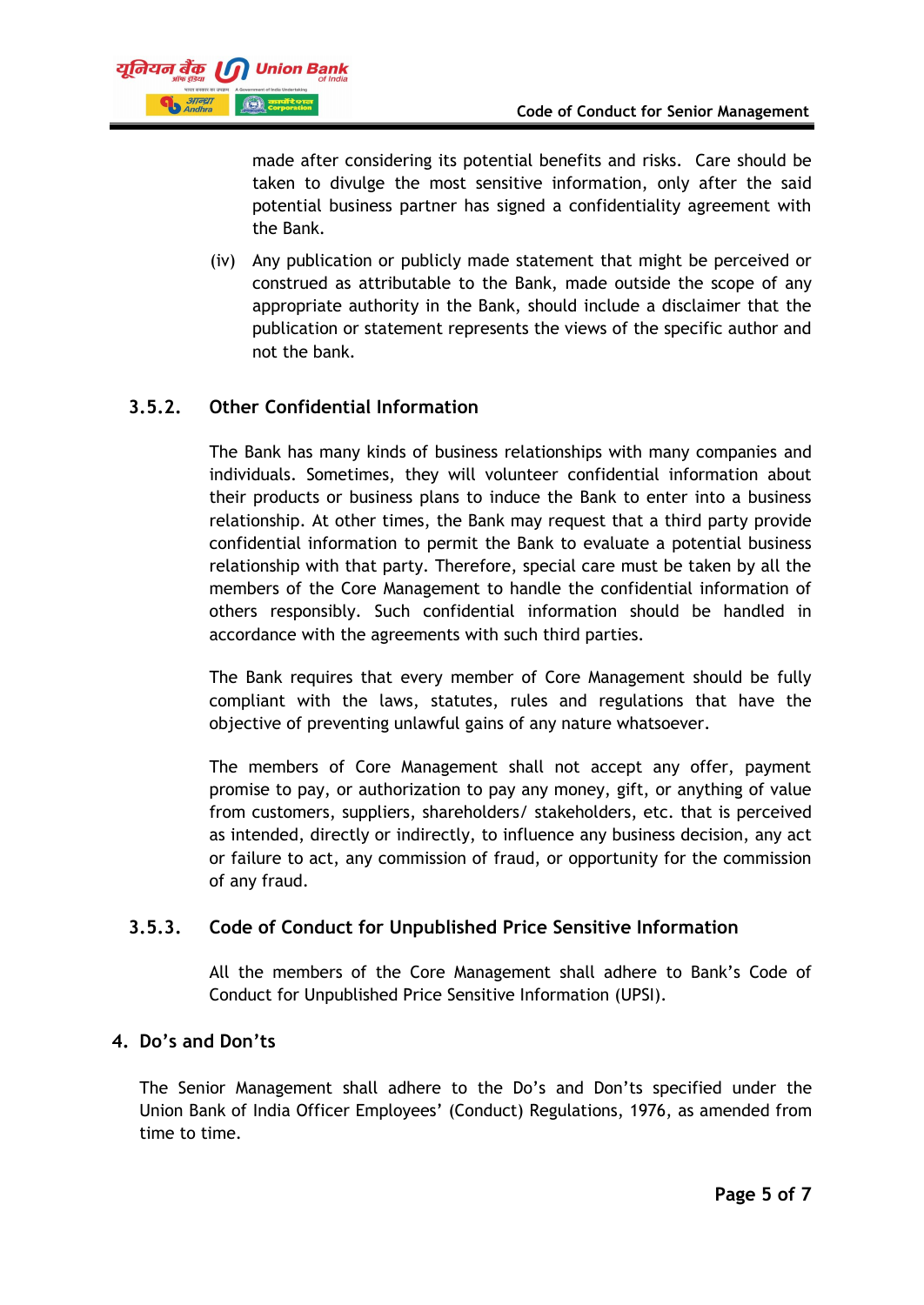

#### **5. Waivers**

Any waiver of any provision of this Code of Conduct for a member of the Core Management must be approved by the Board of Directors of the Bank.

#### **6. Violation of the Code**

The Board shall have the powers to take necessary actions in case of any violation of the Code.

#### **7. Affirmation of Compliance of the Code**

The matters covered in this Code of Conduct are of the utmost importance to the Bank, its stakeholders and its business partners, and are essential to the Bank's ability to conduct its business in accordance with its value system.

All members of the Core Management shall affirm compliance with the Code of Conduct of Senior Management on an annual basis by signing the below mentioned affirmation and sending the signed copy of Code to Board Secretariat -

#### **AFFIRMATION**

I have received and read the Bank's Code of Conduct and affirm that I have complied with the said code during the previous financial year and also agree to comply with the same in future.

Name :

Signature :

Place & Date :